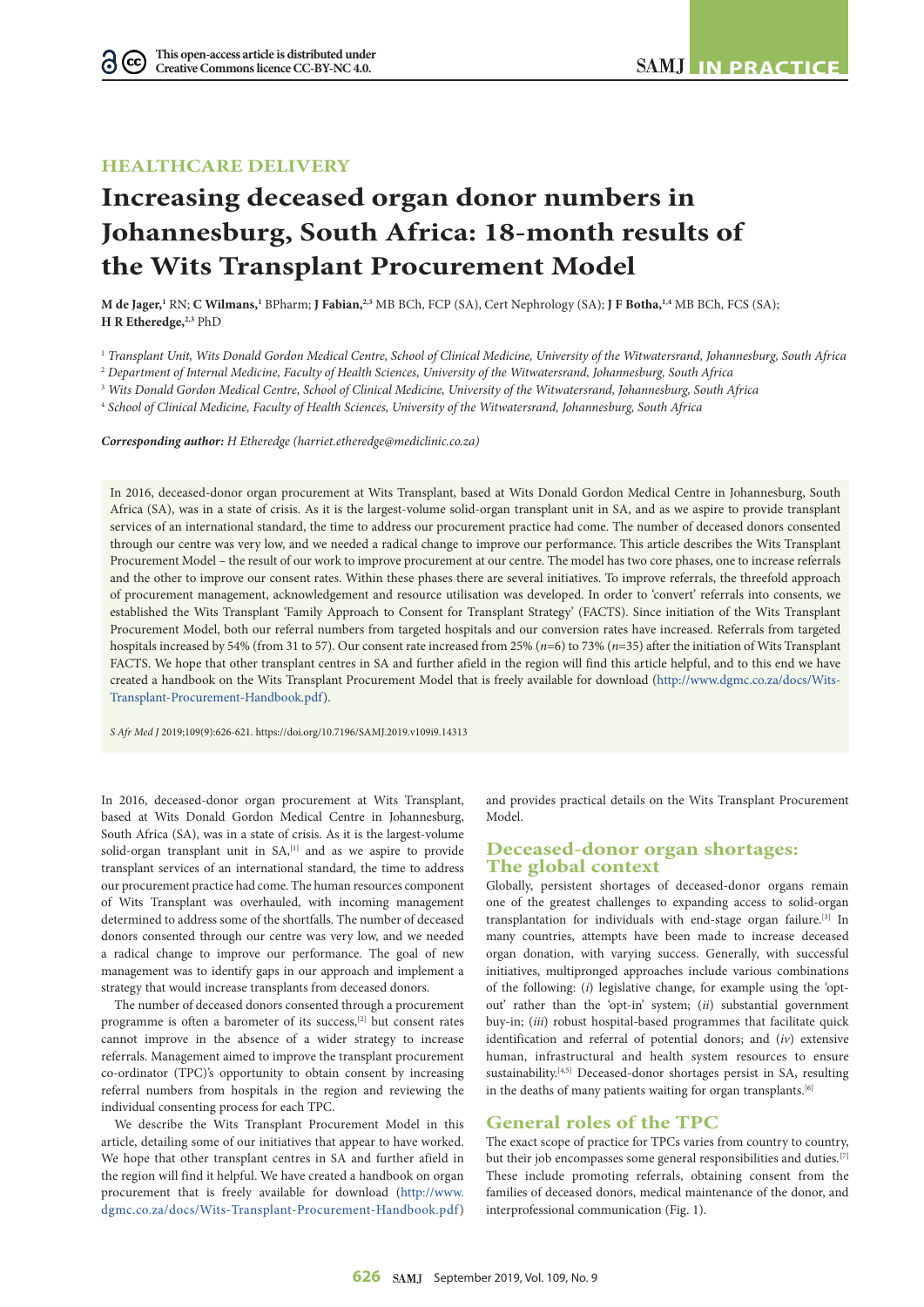

*Fig. 1. Multiple processes of deceased-donor organ procurement. The figure depicts the complexity of communication and liaison in this process as relative to critical time points, which are shown on the timeline at the bottom of the image. The interactions depicted in the circular schema are ongoing throughout the procurement process. (BSD = brainstem death; ICU = intensive care unit.)*

# **Increasing referrals**

Within the system, TPCs are required to work towards increased awareness of organ donation across potential referral hospitals in their catchment area. The premise of ongoing health professional education is that the more health professionals are informed about various aspects of organ donation, the more likely they will be to refer a potential donor. Health professional education in transplantation requires TPCs to be physically present at referring hospitals, visibly build relationships, and create networks with hospital staff. When a potential deceased donor is referred, it is necessary for the TPC to meet the referring staff and assess the referral for appropriateness. Even when a referral is not advanced to the family approach stage, the TPC can use the opportunity for 'bedside education' for the nurses and doctors involved. The physical presence of the TPC at the referring hospital is a demonstration of commitment to every referral that is made.

## **Converting referrals to consents**

Critical to deceased organ donation is facilitating a conversation between the TPC and the potential donor family. The outcome of this conversation is the number of referrals that are 'converted' into consented donors (known as the 'conversion rate'). The process of approaching a grieving family and seeking their consent to donate the organs of a deceased loved one requires a deep empathy and sensitivity to the family's situation and emotions. Internationally, TPCs are trained on how to approach a family and the exact nature of the consent conversation.

Part of the drive to increase deceaseddonor numbers worldwide is the adoption of 'designed communication strategies', which are used by TPCs when approaching families of potential deceased donors for consent.[8] International studies are unanimous in identifying this aspect of the transplant process as one that is often neglected, and one where the approach used by the TPC can have a tangible influence on whether or not consent is obtained from the family. The UK, Spain, the USA, Australia, New Zealand and Belgium have all adopted designed communication strategies that TPCs are obliged to utilise when they approach families in hospitals.<sup>[8]</sup>

Across each country, the designed communication strategy varies depending on legislation (for instance whether a country is 'opt in' or 'opt out'), the structure of the hospital system, and whether there is an accessible national register. Most designed communication strategies are time-based, with pointers on how TPCs should raise pertinent issues with families at the appropriate time.

The basis of such communication strategies is that the way a TPC approaches a family, the words and sentences that are used and the posing of questions about organ donation can influence decision-making without being coercive. Designed communication approaches emphasise sensitivity and empathy, and most stress that the timing of each aspect is critical – families need time to think and consider, but they should not be in a position where a decision is deferred.

# **Communication and medical maintenance**

TPCs are ultimately responsible not only for obtaining consent from the families of deceased donors, but also for the medical management of the donor and inter-hospital liaison once consent has been granted.[9] The role of the TPC is time critical, as a potential donor may become haemodynamically unstable or unsuitable for donation if a long period of time elapses.

The medical processes around deceased organ donation are complicated and present several pressure points that the TPC navigates. As well as maintaining the organ function of the donor, communication is vital, as transplant procedures take place at different hospitals across the country, depending on where a recipient is based in relation to the donor and the expertise of the transplant team. Many different centres therefore need to come together when a deceased donor is available. This task involves the TPC imparting a very large amount of complex information to multiple parties in a timely and effective manner.<sup>[10]</sup>

# **Deceased-donor procurement in SA: The local context of Wits Transplant**

Within the SA transplant context, we identified two major areas of improvement for transplant procurement at our centre. These were the low number of potential deceased-donor referrals, and a very low conversion rate (Fig. 2).

Deceased-donor numbers in SA have been low for many years, and the transplant community is aware that change is needed; however, a successful strategy to increase donor numbers does not appear to have been developed. Although a multifaceted approach to deceased donation is encouraged internationally, any such strategy in SA needs to consider our unique socioeconomic and healthcare framework and be adapted to suit our needs. Finding this balance in deceased-donor procurement and transplant programmes is complicated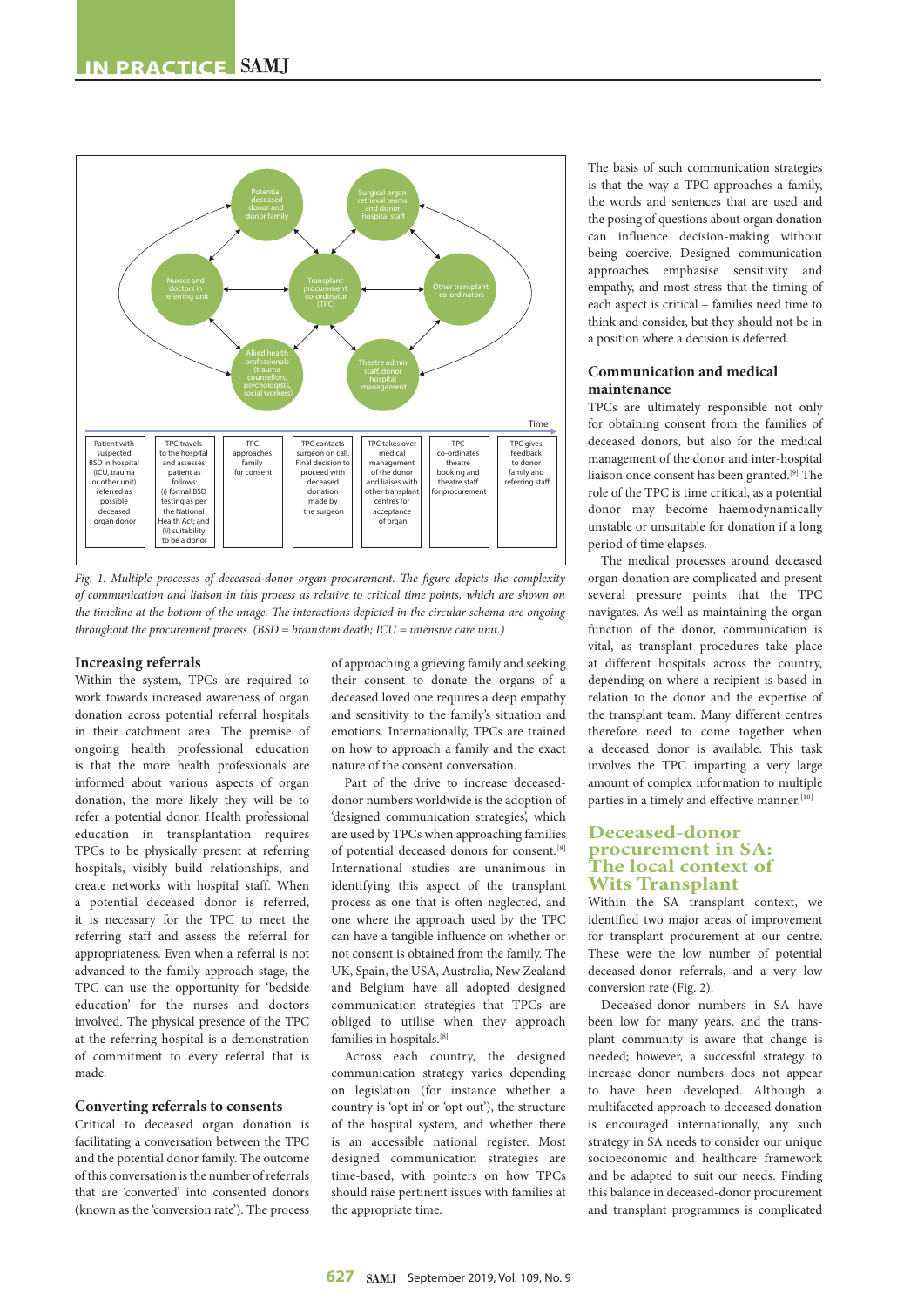devised a model for increasing the number of deceased donors referred to – and consented by – the TPC at our centre (Fig. 3). There are two components to this model: (*i*) a threepronged initiative to increase referrals that encompasses the procurement management, acknowledgement and resource utilisation strategy; and (*ii*) the Wits Transplant 'Family Approach to Consent for Transplant

Through evaluating the procurement situation at Wits Transplant in 2016, new management recognised that our TPCs were not always well managed, and as a result our response to referrals was haphazard. As our centre responds to referrals at 26 hospitals across three provinces, some of the challenges were understandable, though unacceptable. In some cases, TPCs did not respond to referrals, losing out on the opportunity for

Strategy' (FACTS).

**Increasing referrals Procurement management**

by the need for upfront, ongoing human and other capital investment. Such capital investment is often hard to justify in low- to middle-income settings such as SA, where state-based healthcare provision is generally underfunded.[12,13] Human and other capital investment is particularly problematic when it comes to high-end, expensive modalities like organ transplantation, which is required by relatively few people and is much more expensive than managing competing health priorities such as HIV, tuberculosis and emerging non-communicable diseases, which affect the lives of many.

It is perhaps unsurprising that very few TPCs are employed in the SA health sector. In total, 16 TPCs service the organ procurement needs of the country, with 50% (8/16) based at private sector institutions and the other half in the state sector (Anja Meyer, Chairperson, South African Transplant Coordinator Society, personal communication 13 August 2019). In the absence of a national mandate to employ TPCs and capacitate integrated transplant programmes, the decision on whether to make this resource available is *ad hoc* and depends on the individual priorities and service provision mandate of each hospital.

SA does not have a national, accredited training programme for TPCs, and there are no national protocols to guide those who choose to refer potential deceased donors to TPCs.<sup>[14]</sup> Moreover, a strategy that could assist TPCs in approaching potential donor families has never been formalised, or tested in a research setting. The approach and consent process is therefore often improvised, and opportunities for conversion may be lost. Moreover, the approach is not necessarily followed through to its conclusion, which entails informing families and referring teams about what organs were used for donation, and providing some information about the outcome.

A substantial body of published research from SA suggests that there are many reasons for low referral rates. These include a wider context where lack of trust in transplantation (on the part of both the public and health professionals), sociocultural and familial preclusions and suspicions about the medical system converge to shape attitudes to organ donation. There are also numerous barriers to referral at hospital level, including misunderstandings of the transplant process on the part of health professionals, lack of a distinct referral policy for potential donors, and unwillingness to have difficult conversations with families about death and poor prognoses in hospital.  $^{\left[15,16\right]}$ 

Some published work has explored the conversion rate, primarily qualitatively, by assessing the reasons given by families when refusing consent to organ donation; however, these publications are outdated.<sup>[17]</sup> Perceptions are that 'cultural' barriers prevent families from consenting, but there is literature from SA to the contrary,  $[16]$ pointing to the need for highly trained staff who are sensitive to the issues and able to provide information to families that they can use in the decision-making process. While international literature suggests that the conversation between the TPC and potential donor families is essential to facilitate consent and increase the conversion rate, this has not been explored in SA. An in-depth study has been recommended as part of the findings from a larger research project.<sup>[10]</sup>

# **The Wits Transplant Procurement Model**

To improve the number of transplants from deceased donors at Wits Transplant, we









*Fig. 3. The Wits Transplant Procurement Model. (TPC = transplant procurement co-ordinator.)*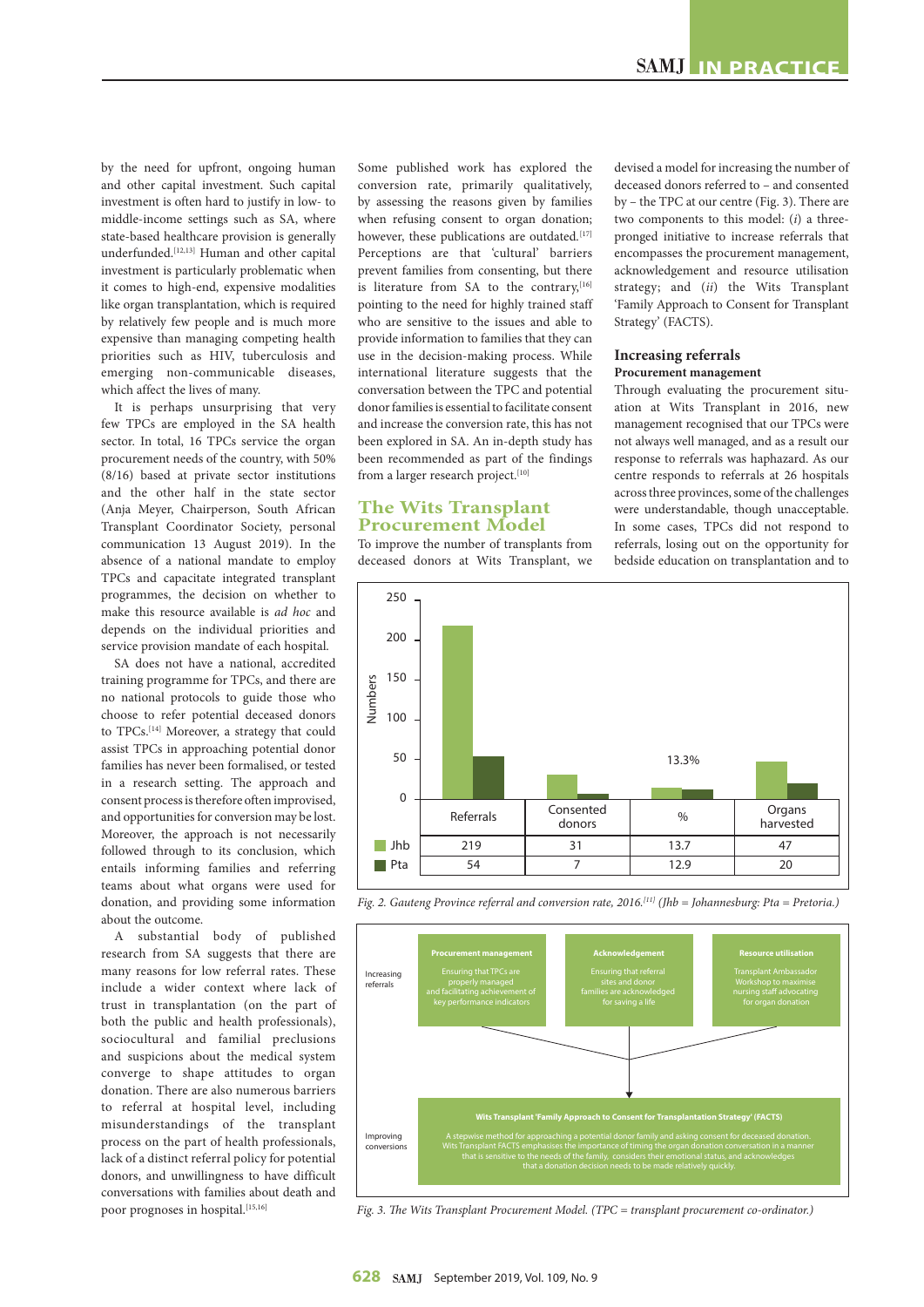demonstrate our commitment to deceased donation. Furthermore, initiatives to create awareness of organ donation among health professionals were lacking, and strengthening of our commitment to transplant education in hospitals was needed. This situation called for much more active management of our TPCs. The initiatives we implemented to shore up transplant management and procurement key performance indicators are detailed in the handbook.

#### **Acknowledgement**

Expanding on our commitment to manage our procurement team more effectively, we felt that physically visiting each hospital when a donor was referred was not sufficient. It was decided that more could be done to maintain the relationships built at the bedside when evaluating and consenting donors. We also wanted to provide continuity and follow-up for those who referred potential donors to us. To this end, we hand out certificates of appreciation at the end of each year (2017 and 2018 to date). These certificates acknowledge the role that each nurse and doctor has played in saving a life of a recipient through referring a potential donor whose family subsequently consented to organ donation.

# **Resource utilisation strategy: Transplant Ambassador Programme**

The Southern African Transplant Society Meeting of 2017 highlighted both the very low referral/conversion rate (Fig. 2) and the limited human resources for transplant procurement in Gauteng Province. The Transplant Ambassador Programme is targeted at nurses. Through relationship building and interactive annual education workshops, we aim to increase the number of nurses working to promote organ donation in the province. It was felt that facilitating favourable attitudes to organ donation through the programme could improve referral numbers and also deploy more resources to the cause of organ donation.

So far, Wits Transplant has hosted two full-day Transplant Ambassador Workshops. The workshops aim to empower nursing staff working in intensive care and trauma units to become ambassadors for organ donation and transplantation. To date, workshops have been attended by 100 registered nurses. Educational funding for the workshops is secured from pharmaceutical companies by the Wits Transplant manager, which allows us to host the workshops at a conference venue. Each delegate receives a certificate of completion of the workshop as well as a transplant ambassador badge. The badge identifies transplant ambassadors within their hospital and aims to spark conversations about organ donation and transplantation.

#### **Improving our conversion rate: Wits Transplant FACTS**

In January 2018, the TPC at Wits Transplant commenced a quality improvement and research intervention utilising a designed communication strategy when approaching potential donor families and seeking consent. The communication strategy came to be known as Wits Transplant FACTS. The TPC (MdJ) is the principal investigator (PI) of this study, and approval was obtained from the Wits Human Research Ethics Committee (Medical) (ref. no. M171144). The strategy was based on that published by the National Health Service Blood and Transplant Group (NHSBT) in the UK.[18] This is a stepwise process that guides TPCs in the most effective way to initiate and follow through the organ donation conversation. It involves planning the approach with the management team and the words and language chosen, emphasising how different sentences can be used in different situations to achieve the best possible result.

# **Table 1. Wits Transplant FACTS results**

Over the past 18 months, the PI has adapted the NHSBT strategy to our setting, with modifications that are appropriate for SA, and it is this communication model that has evolved into Wits Transplant FACTS. In this study, the PI functioned as her own time-based control, comparing her conversions pre-intervention with those from January 2018 forward – from the time Wits Transplant FACTS was initiated.

### **Preliminary results of the Wits Transplant Procurement Model**

Since initiation of the Wits Transplant Procurement Model, both our referral numbers from targeted hospitals and our conversion rates have increased. Referrals from targeted hospitals increased by 54% (from 31 to 57). The PI's conversion rate increased from 25% (*n*=6) to 73% (*n*=35) after the initiation of Wits Transplant FACTS. Our referral, family approach and conversion rates are depicted in Fig. 4. Specific results of Wits Transplant FACTS are presented in Table 1.

It is notable that in 4 cases of no consent (8%) the family was initially approached by the doctor, who introduced the idea of organ donation, rather than the TPC. Also important is that during the intervention

| Table 1. Wits Hansplant TACTS Results       |             |
|---------------------------------------------|-------------|
|                                             | % $(n/N)$   |
| Overall results                             |             |
| Referred                                    | 100(90)     |
| Total families approached                   | 58 (52/90)  |
| Approached by doctor                        | 8(4/52)     |
| Approached by PI                            | 92 (48/52)  |
| Family consented by PI                      | 73 (35/48)  |
| Family not consented by PI                  | 27(13/48)   |
| Reasons for non-approach                    |             |
| Turned down by surgeon                      | 11(4/38)    |
| Not legally BSD                             | 47(17/38)   |
| Limited resources – waiting for the family* | 16(6/38)    |
| Family in denial <sup>†</sup>               | 11(4/38)    |
| Referred too late for solid-organ donation  | 18(7/38)    |
| Reasons for no consent                      |             |
| Sociocultural beliefs                       | 53 $(7/13)$ |
| Family not in agreement                     | 38(5/13)    |
| Other                                       | 7(1/13)     |
| Referring sector                            |             |
| Provincial hospitals                        | 31 (28/90)  |
| Private hospitals                           | 69 (62/90)  |
|                                             |             |

FACTS = Family Approach to Consent for Transplant Strategy; PI = principal investigator; TPC = transplant procurement co-ordinator; BSD = brainstem dead/death.

\*The medical resources required for haemodynamic maintenance of a potential organ donor are extensive and not always available. In some cases, resource limitations mean that the TPC cannot wait for the family of a potential donor to arrive at a<br>referring hospital, or cannot wait until BSD is confirmed. In these cases, the family may not

† Even when a family has been informed that their loved one is BSD, it can be very difficult for some to accept that this is a finality, and that there is not going to be a sudden improvement. When families are in denial about BSD, and believe that<br>their loved one is still alive despite all medical evidence to the contrary, it would not be conside for organ donation

The darker green tint indicates the cases where the PI actually approached the family, and the results are specifically from those families who were approached using the FACTS.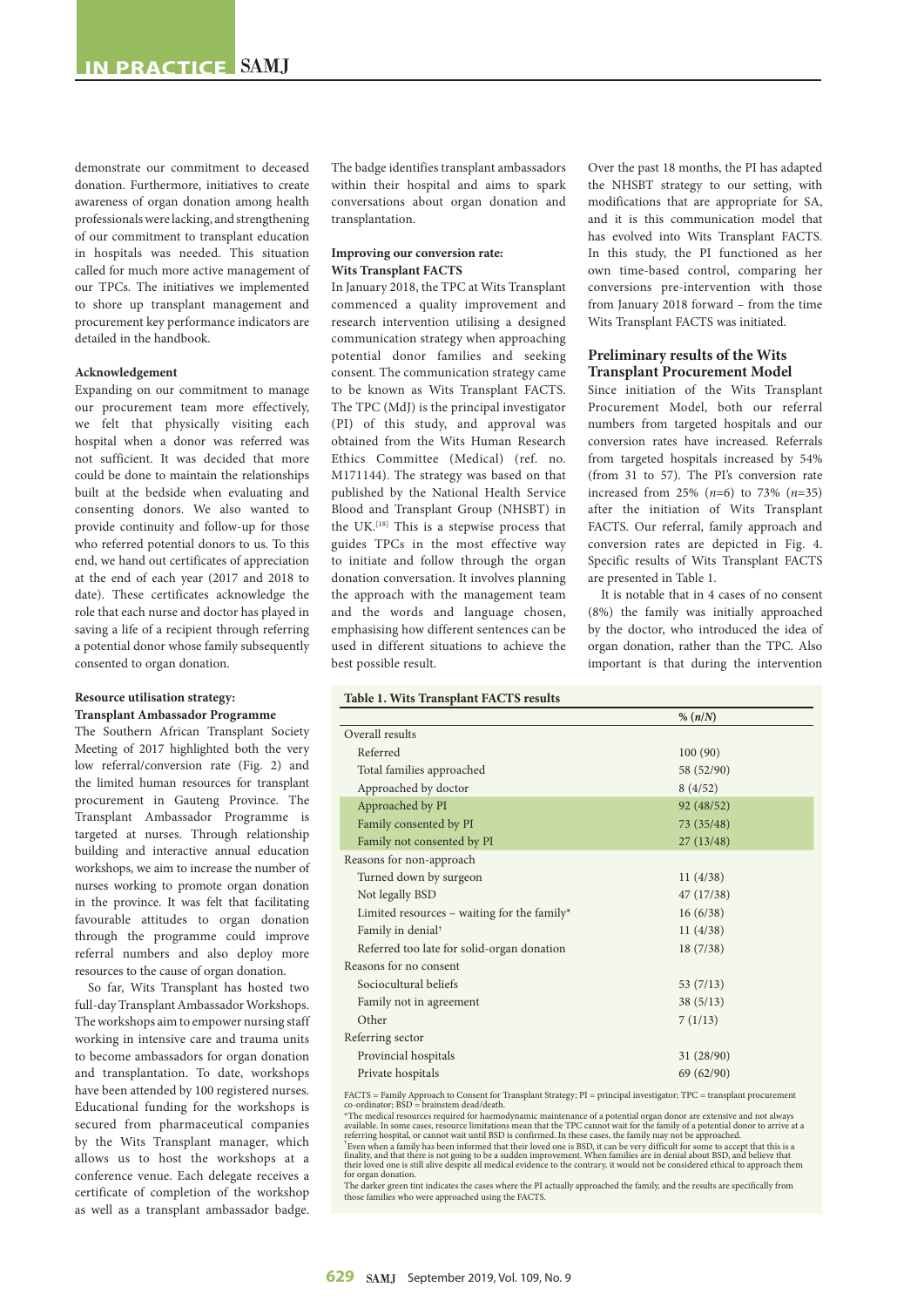

*Fig. 4. Referral, approach and conversion at Wits Transplant. The figure shows overall results of the Wits Transplant Procurement Model pre- and post-intervention. At the level of increasing referrals, the yellow line depicts the increase in referral numbers from hospitals targeted through the management, acknowledgement and resources strategy. The columns show the number of referrals received by the WDGMC TPC, as well as the number of approaches made and the number of consents pre- and post*intervention. It must be noted that the TPC at WDGMC received referrals from other hospitals not *targeted in the Wits Transplant Procurement Model, so the number of actual referrals post-intervention exceeds the number from targeted hospitals only. (TPC = transplant procurement co-ordinator; WDGMC = Wits Donald Gordon Medical Centre; PI = principal investigator.)*

period, 18 potential donors who had been referred to the PI were subsequently found not to be brainstem dead according to the legal diagnostic pathway outlined in the National Health Act. This highlights the need for specialist skills to confirm brainstem death, and accessing these skills is a critical role of the TPC.

Of the families that did not consent, 7 cited cultural beliefs, and in 5 cases the family was not in agreement about whether the individual would have wanted to be an organ donor.

As the PI used the NHSBT-designed communication strategy in the unique SA setting, the approach was modified to account for unique situational factors (Fig. 5). Given the multilingual context of SA, an interpreter is introduced at the beginning of Wits Transplant FACTS when necessary. The communication process of asking for consent has been adapted to facilitate family discussion and negotiation,



*Fig. 5. A basic depiction of Wits Transplant FACTS. Much more detail is provided in the handbook referred to in the text. This approach has been substantially adapted from the NHSBT guidelines for asking consent. The primary steps of the NHSBT process are in green. The main changes that the PI has made to the NHSBT process are highlighted in red. (FACTS = Family Approach to Consent for Transplant Strategy; NHSBT = National Health Service Blood and Transplant Group; PI = principal investigator; TPC = transplant procurement co-ordinator; BSD = brainstem dead/death.)*